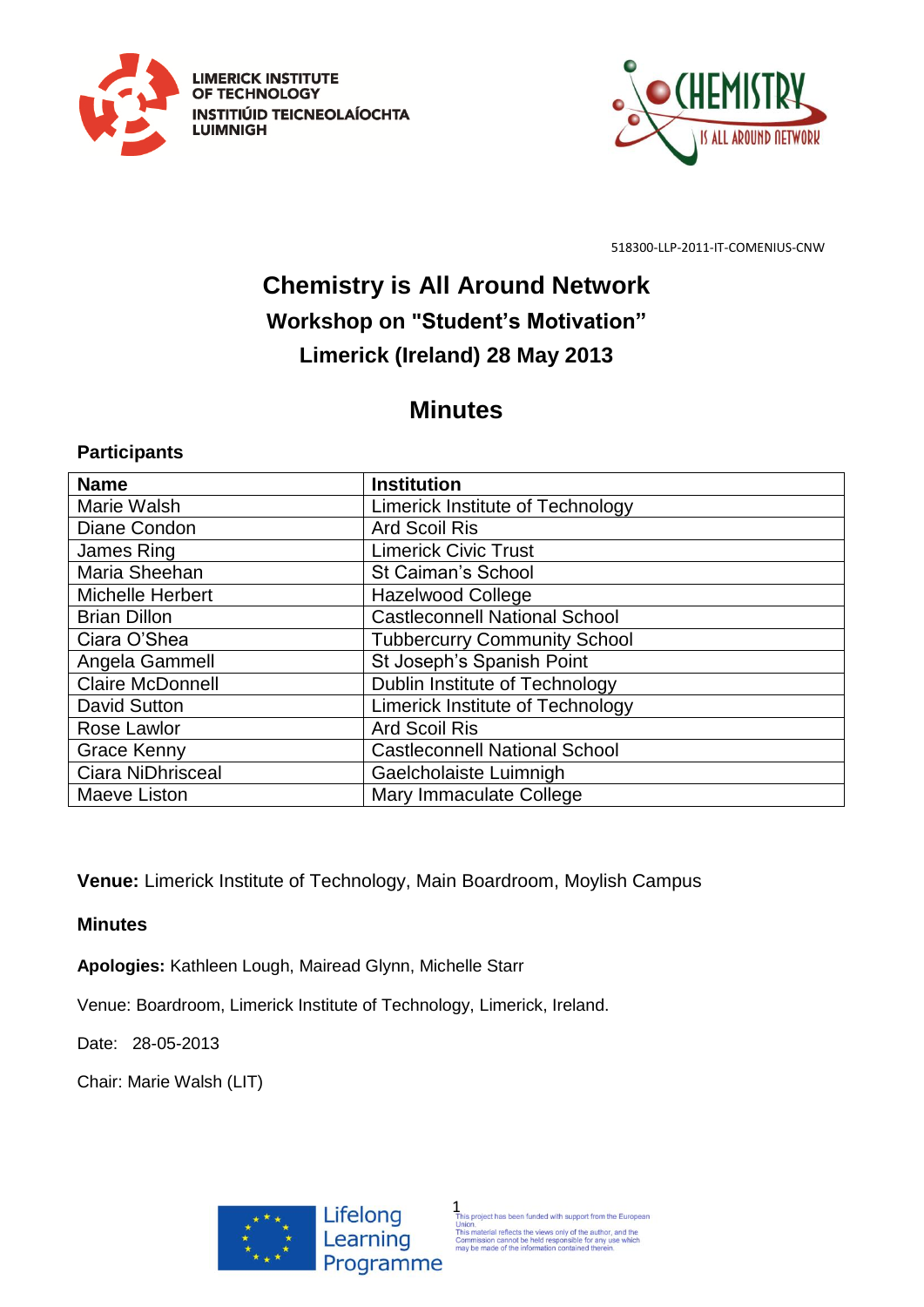



- 1. Marie welcomed all to the workshop and introduced all at the meeting thanking those who had travelled a distance to attend.
- 2. Apologies where given for Michelle Starr, Mairead Glynn and Kathleen Lough, who were unable to attend in person but who had skyped comments or sent powerpoints regarding their reviews.
- 3. The group was introduced to Dr Maeve Gleeson from Mary Immaculate College, who is now one of the Associate Partners to the project.
- 4. Marie thanked all for their contributions to date regarding this particular workshop.
- 5. The agenda of the day's workshop was outlined and this was followed by a summary of the project to date highlighting the theme of today's workshop and the focus of year two of the project aims and objectives i.e. Teacher Training in Science.
- 6. A discussion based on the following was engaged within the working group under the following headings and within and Irish context
- a. **Consecutive Vs Concurrent** training of student teachers. It was felt that both had a significant importance in the education and training of effective science /chemistry teachers. This was significantly dependant on several key factors including the student ; the particular philosophy of the department or third level institute; The delivery mode (and the 'lecturer') and the motivation or students perception of what is a chemistry teachers. Of the specifics of consecutive versus concurrent training it was felt that there were advantages and disadvantages to each method and that a blend of both was ideal but difficult to get the correct balance base on the 'dependant' key factors. However, content knowledge was identified as possibly lacking in some instances.
- b. **Pre-service and In-service training**. To date pre service training for primary school teachers has not been evident. However Dr Maeve Gleeson of MI College Limerick informed that this is currently being addressed at undergraduate level but the benefits of which may not be seen for four years i.e. graduates of 2017. In-service training in the Irish context is not a mandatory requirement for teachers at either primary or secondary level. However, the uptake of such training where available was significant by teachers in Ireland despite it usually being outside of 'normal' working conditions with no recognition by the education department nor incentive.
- c. **Probation and Induction** This is not undertaken in Ireland specific to Science/Chemistry teaching. However the approach is a well established in the Irish system for any teaching role within a primary, secondary or tertiary education level. The group felt that a science mentor either within a school or locally among community of schools would be of huge benefit to teachers. The potential for a third level lecturer to be engaged in such roles was a positive contribution but in need of much exploration.



2 is project has been funded with support from the European Union.<br>This material reflects the views only of the author, and the<br>Commission cannot be held responsible for any use which<br>may be made of the information contained therein.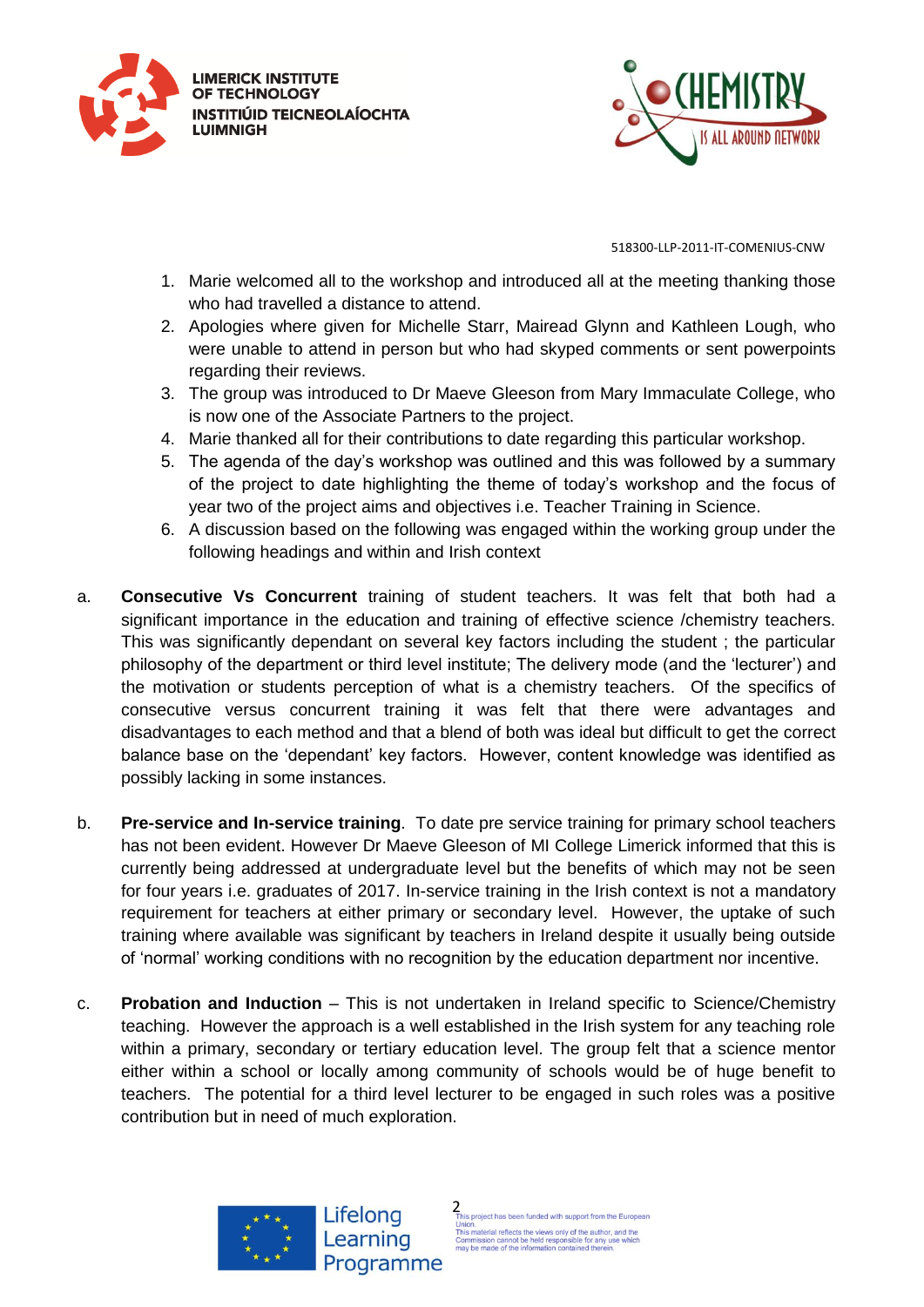



- d. **Continuous Professional Development**; In the context of second level teachers of science/chemistry CPD was well catered for with courses run on a regular basis. However notable of teachers commitment to CPD and the need for it is evident in that fact that the courses are oversubscribed and that waiting lists exist.
- 2. **Discussion regarding the group's reviews of papers and publications on the portal** site (the European context for teacher training) took place. Marie thanked all for their contributions and for them being uploaded on to the portal. There was broad discussion of the reviewer's experiences regarding the papers.

It was felt that there were significant issues with the communication of information as a result of poor translation with regard to some of the papers. Issues with regard to quality and relevance to the stated aims and objectives of the project in year two were raised. It was felt that a stricter peer review process prior to up loading on the portal may benefit in a positive way in the future of the project. Papers that were contributing to the debate were in some instances based on what should be done in that particular European country and not on the current situation.

Marie Walsh gave a brief outline of the Irish papers which were selected for the Irish context. The issue of publications over ten pages in length (some being books) was observed as being impractical to review.

The main issues which emerged during the course of the discussion in the European context were centred on the 'Misconception' of primary information attained by student's teachers and the continuation of the misconception being continued on in the chain to the secondary level students. This was acknowledged as a possible situation in the Irish context too but with no firm evidence.

The issue of the use of ICT was discussed in the context of one of the reviewed publications and this was discussed in the Irish situation. It was felt that while the future of the teaching of science/chemistry was most definitely with ICT given the prevalence of it in everyday life that there must also be a focus on the technique of blended learning to include traditional teaching methods. How this balance could be achieved was discussed with no firm conclusions.

- 3. The following topics were discussed with regard to future work;
- a. **Methodologies to teach specific topics** The used of various media and ICT as tools for teaching which are either available as packages or a group based project e.g where students using as a core of a Chemistry themed song to develop an accompanying 'stills shot' video which visually explains the science of the song: the example given by Dr Maria Sheehan is currently on *you tube*.





 $\frac{3}{2}$  This project has been funded with support from the European This material reflects the views only of the author.<br>This material reflects the views only of the author.<br>Commission cannot be held responsible for any use which<br>may be made of the information contained therein.